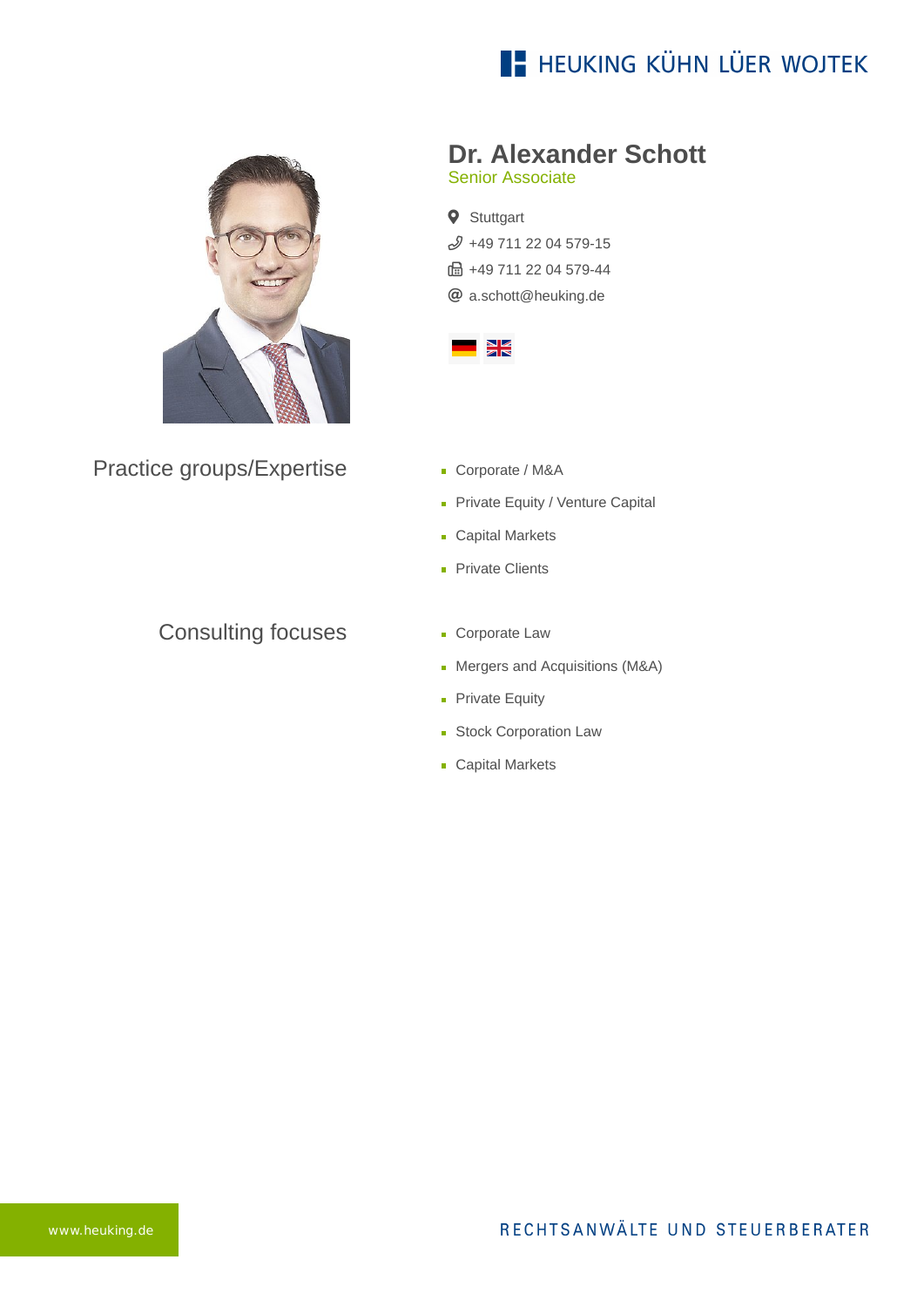# **E- HEUKING KÜHN LÜER WOJTEK**

| Vita                | <b>Admitted to the Bar</b><br>since 2015                                                                                                                                                                                                                                                                                                                                    |
|---------------------|-----------------------------------------------------------------------------------------------------------------------------------------------------------------------------------------------------------------------------------------------------------------------------------------------------------------------------------------------------------------------------|
|                     | <b>Education and former activities</b><br>Legal Clerkship, Frankfurt am Main and Stuttgart<br>2013-2015<br>Ph.D. in Law (Dr. jur.), University of Bayreuth<br>2013<br>Research Associate, Hengeler Mueller, Frankfurt am Main<br>2012<br>Research Assistant, University of Bayreuth<br>2011-2012<br>Working student, KPMG AG<br>2009<br>Law Studies, University of Bayreuth |
| Focus of consulting | • Sustainable Economic Activity - Corporate Social<br>Responsibility (CSR)                                                                                                                                                                                                                                                                                                  |
| <b>Affiliations</b> | Association Internationale des Jeunes Avocats (AIJA)<br>International Bar Association (IBA)                                                                                                                                                                                                                                                                                 |
| <b>References</b>   | · Systemhaus Bissinger strengthens Liberta Partners'<br>portfolio<br>• 139 lawyers recognized as Best Lawyers<br>Storskogen acquires leading ready meal producer with<br>Heuking<br>• Copus Group NV acquires Primus<br>Personaldienstleistungen GmbH with support from Heuking                                                                                             |
|                     |                                                                                                                                                                                                                                                                                                                                                                             |

**[Heuking advises Insilico Biotechnology shareholders on](https://www.heuking.de/en/lawyers/detail/pdf-download.html?lawyer=641&cHash=9dd64d28c99bf279cc6f10e7e4d47995)** sale to Yokogawa